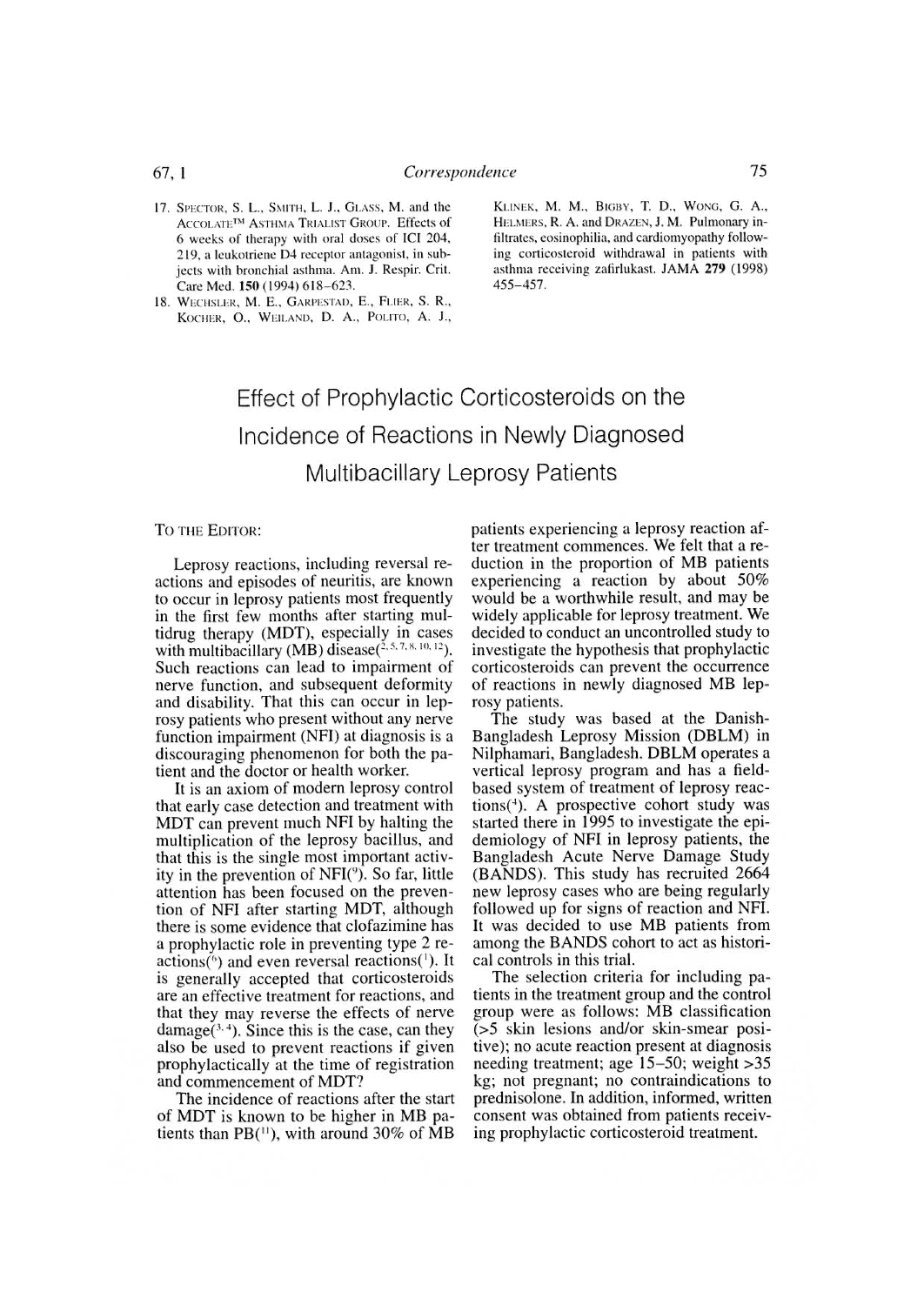76<sup>*International Journal of Leprosy*<br>
76<sup>*International Journal of Leprosy*<br>
7<sup>1999</sup><br>
7<sup>1</sup> The results must be interpreted with cau-<br>
7<sup>1</sup> The results must be interpreted with cau-<br>
8<sup>1</sup> The results must be interpreted wi</sup></sup> Ninety-two new MB leprosy patients fulfilling the above criteria were recruited into the study during a 10-month period from May 1997 to February 1998. These patients were given prednisolone 20 mg/day for 3 months, tapering to zero in the fourth month. Patients were normally recruited at registration, and given their first dose of prednisolone at the same time as their first MDT dose. However, a few cases initially classified as PB were reclassified as MB when their skin smears were found to be positive. These cases were included in the study if their prednisolone was started within 2 weeks of their first MDT dose.

All patients were followed up monthly with sensory testing using a ballpoint pen applied to 12 standard points on each palm and 11 on each sole, and Medical Research Council (MRC) motor strength testing to one movement of each of the facial, ulnar, median, radial and lateral popliteal nerves. The trial outcome was defined as the proportion of patients developing one or more of the following signs of reaction: a) the loss of 2 or more points in the sensory score, or b) the loss of 2 or more MRC grades for one nerve's function, or c) severe nerve pain, or d) 1 point sensory or motor loss combined with moderate pain in the nerve of supply, or e) a severe type 1 reaction in the skin.

Patients developing a type 2 reaction were excluded from the calculations. The proportion of patients developing a reactive phenomenon was then compared with an historical cohort of 200 MB patients drawn from the BANDS cohort matched for Ridley-Jopling classification using random numbers to exclude or include. Patients recruited at the start of the study have completed 12 months of follow up; those recruited in the last months have received only 4 months.

Among the 200 control patients, there were 53 events of reaction as defined above during 77,316 days at risk, a proportion of 0.265. Among the 92 treatment patients, 14 reactive events occurred during 20,937 days at risk, a proportion of 0.152. The odds ratio is 2.01 (95% CI 1.05 to 3.85), indicating that there is a prophylactic effect of prednisolone in preventing type 1 reactions/NFI in MB patients of about the order sought.

The results must be interpreted with caution, however, since follow up is not complete among the trial patients recruited toward the end of the study. Further, this is an open trial and numbers are relatively small. However, the results do indicate that there is an effect worth investigating more thoroughly.

A randomized, double-blind, controlled trial to investigate the effectiveness of prophylactic corticosteroids in the prevention of reactions in MB leprosy patients has been designed by this study group, and is one of a trio of trials aimed at investigating the prevention of disability in leprosy. These are known as the TRIPOD (Trials in Prevention of Disability) Trials and are currently running in six centers in Bangladesh and Nepal.

-Richard P. Croft, M.A., B.M., B.Ch., M.R.C.G.P., D.T.M.&H.

*Danish Bangladesh Leprosy Mission Nilphanuiri, Bangladesh*

—Peter Nicholls, MSc., M.Sc.

*Department of Public Health University of Aberdeen Aberdeen, Scotland*

> —Alison M. Anderson, Ph.D. Wim H. van Brakel, M.D., M.Sc., Ph.D.

*INF RELEASE Project, Pokhara, Nepal*

—W. Cairns S. Smith, M.D., Ph.D.

*Department of Public Health University of Aberdeen Aberdeen, Scotland*

—Jan Hendrik Richardus, M.D., Ph.D.

*Department of Public Health Erasmus University Rotterdam, The Netherlands*

Reprint requests to Dr. Richard P. Croft, 70 Culver Lane, Reading, RG6 1DY, U.K. or e-mail: richard@rcroft.demon.co.uk

## REFERENCES

1. ARUNTHATHI, S. and SATHEESH, K. K. Does clofazimine have a prophylactic role against neuritis? Lepr. Rev. 68 (1997) 233-241.